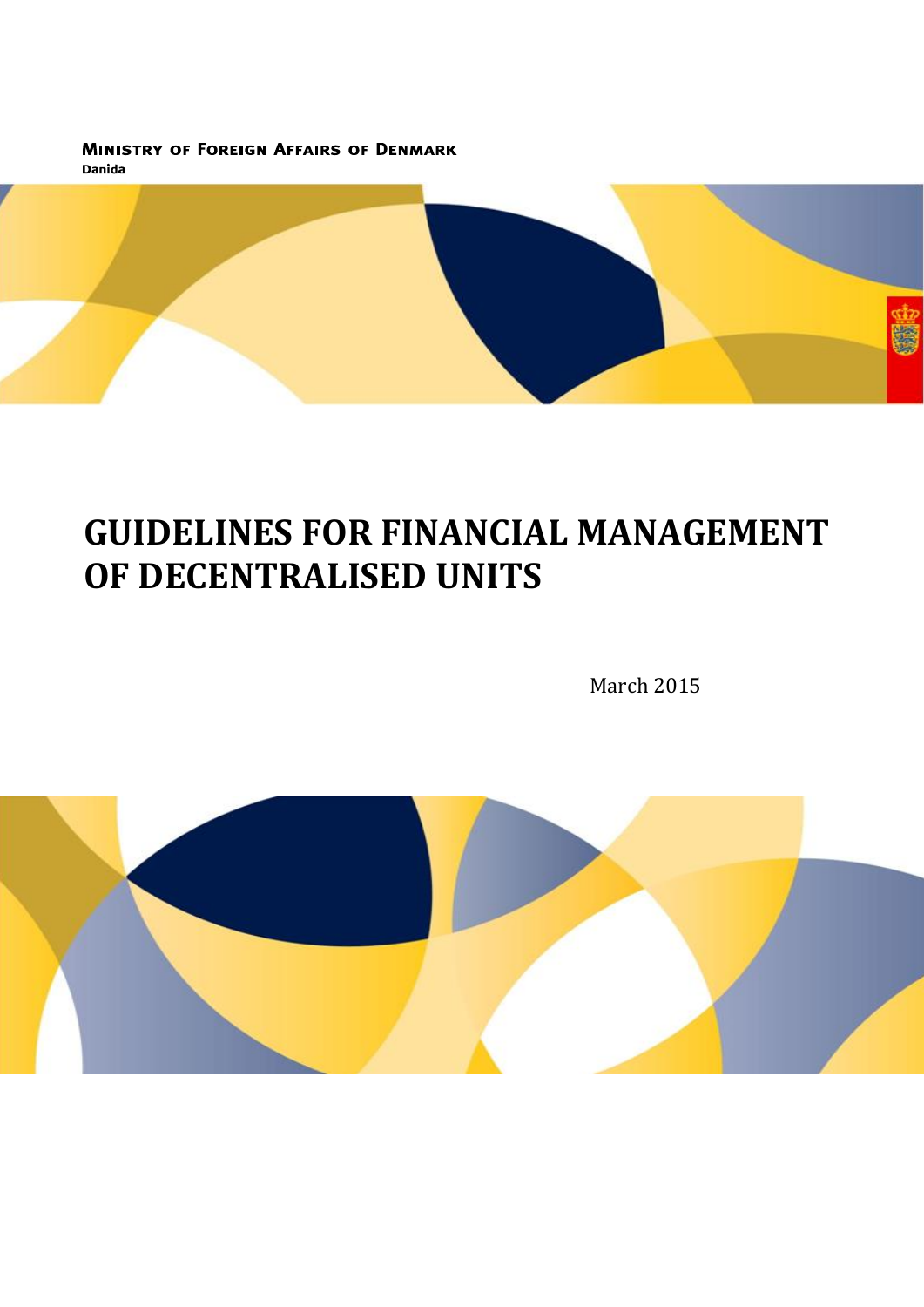## **Table of Content**

| 1            |                                                                   |  |
|--------------|-------------------------------------------------------------------|--|
| 1.1          |                                                                   |  |
| 1.2          |                                                                   |  |
| $\mathbf{2}$ |                                                                   |  |
| 2.1          |                                                                   |  |
| 2.2          |                                                                   |  |
| 2.3          |                                                                   |  |
| $\mathbf{3}$ |                                                                   |  |
| 3.1          |                                                                   |  |
| 3.2          |                                                                   |  |
| 3.3          |                                                                   |  |
| 3.4          |                                                                   |  |
| 3.5          |                                                                   |  |
| 3.6          |                                                                   |  |
| 3.7          |                                                                   |  |
| 3.8          |                                                                   |  |
| 3.9          |                                                                   |  |
| 3.10         |                                                                   |  |
| 4            | <b>Establishment of the Decentralised Unit Accounts System 9</b>  |  |
| 4.1          |                                                                   |  |
| 4.2          |                                                                   |  |
| 4.3          |                                                                   |  |
| 5            |                                                                   |  |
| 5.1          |                                                                   |  |
| 5.2          | Preparation and maintenance of the project's accounting manual 10 |  |
| 5.3          |                                                                   |  |
| 6            |                                                                   |  |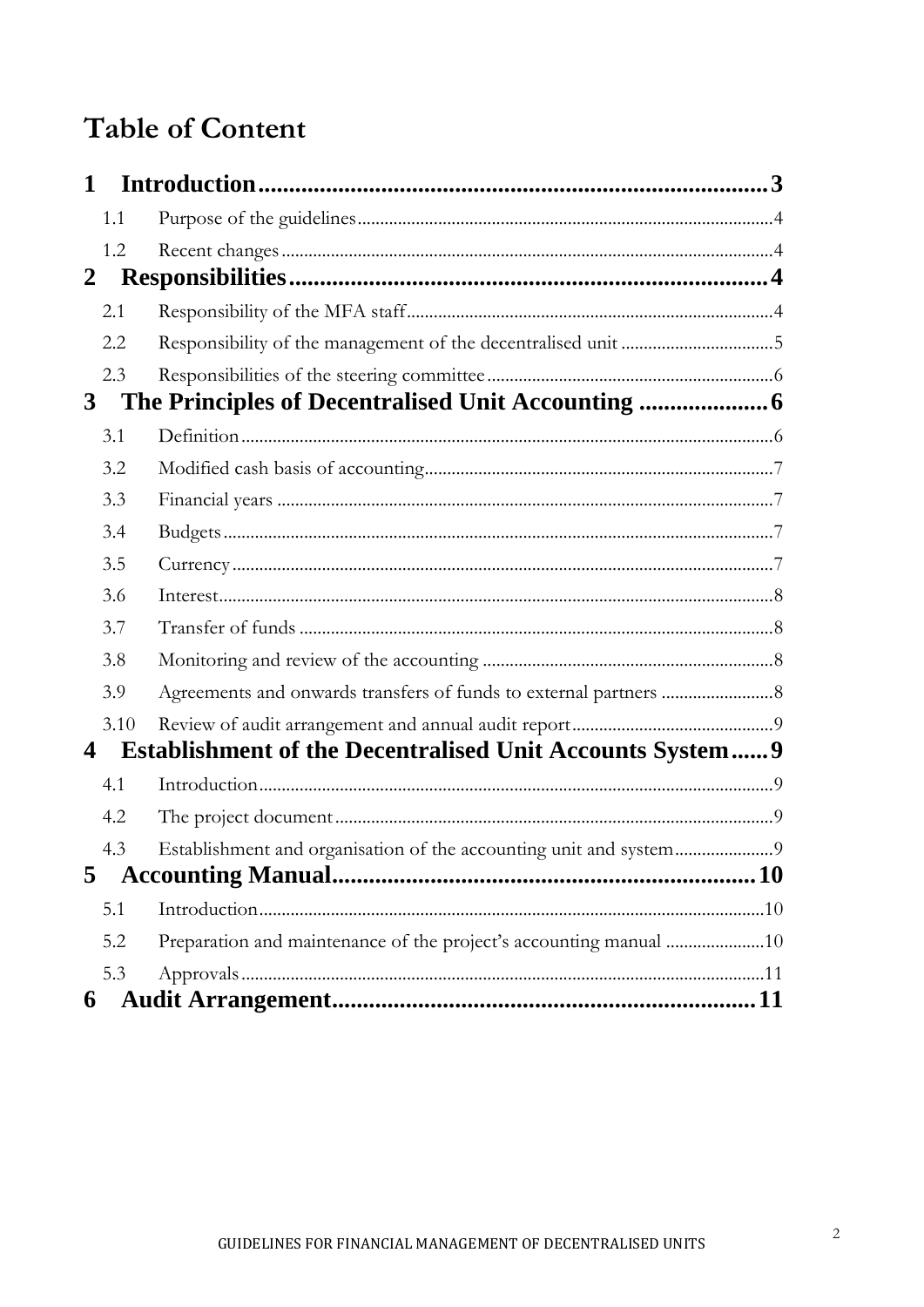## <span id="page-2-0"></span>**1 Introduction**

These guidelines describe the requirements concerning financial management of decentralised units, i.e. units where the Ministry of Foreign Affairs (MFA) is the implementing agency<sup>1</sup>. They are part of and shall be used in conjunction with the Aid Management Guidelines (AMG) for Danish bilateral development cooperation.

The MFA is the implementing agency for a programme or development engagement where there is no external public or private institution responsible for the overall implementation of the activities, i.e. there is no external partner for the MFA to make an agreement with on implementation or accounting. The decentralised unit is directly accountable to MFA but keeps a separate set of accounts.

The full financial responsibility for all aspects of the implementation of the activities rests with the MFA, including the responsibility for ensuring a robust financial management set-up to reduce the risk of fraud cases, breach of contracts, lack of value for money, etc.

There are several types of decentralised units. A decentralised unit may generally be described as:

- an office staffed with one or several long term Danida advisors (and possibly local staff),
- placed inside a ministry or operating as an 'independent' (programme steering) office,
- a component of a thematic- or country programme or separate activity,
- providing advisory support to a ministry and/or working with programme coordination, implementation, -monitoring and -administration,
- accounting for all project office expenditure (and possibly for payments to other implementing partners)

The agreement covering a decentralised unit may be a government-, country- or development engagement agreement or an 'Allocation note for special finance law appropriations'. In case the decentralised unit handles payments to other implementing partners these partners must be covered by separate programme- or development engagement agreements between MFA and implementing partner.

**It should be noted** that this modality does not necessarily live up to the intentions in the Paris Declaration on Aid Effectiveness and the Accra Agenda for Action and the Strategy for Denmark's development policy<sup>2</sup>. A justification will have to be presented in connection with approval of the grant appropriation.

For details on procedures for approval of appropriations for grants please refer to the '[Guidelines for Presentations to the Programme Committee, Danida Grant Committees, and](http://amg.um.dk/en/management-tools/guidelines-for-programme-committee---danida-grant-committee---council-for-development-policy/)  [Council for Development Policy](http://amg.um.dk/en/management-tools/guidelines-for-programme-committee---danida-grant-committee---council-for-development-policy/)

-

<sup>&</sup>lt;sup>1</sup> The MFA may refer to Representation or Head Quarters in Copenhagen

<sup>&</sup>lt;sup>2</sup> In the Paris Declaration, developing countries committed to strengthen their systems and donors committed to use those systems to the maximum extent possible and to reduce the stock of parallel project implementation units (PIUs).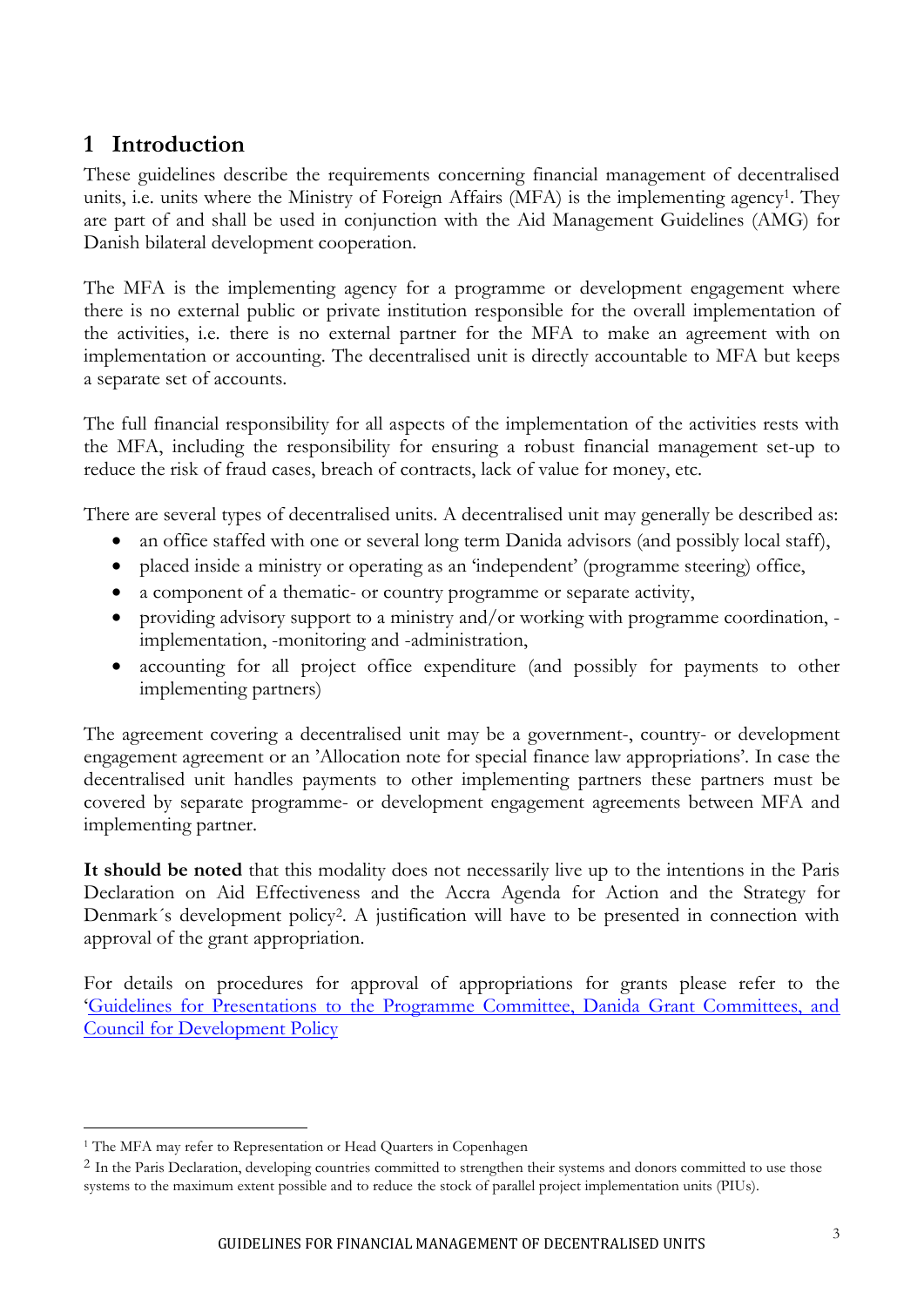#### <span id="page-3-0"></span>1.1 **Purpose of the guidelines**

The management of Danish funds shall be based on sound financial management procedures and international accepted accounting standards.

The main purposes of the guidelines are:

- to give guidance to MFA staff regarding roles and responsibilities and administrative procedures when organising a decentralised unit,
- to state the basic accounting principles and rules for decentralised units and
- to provide guidelines for the overall financial management.

The primary users of the guidelines are MFA staff, the management of the decentralised unit, the Steering Committee and the auditors.

#### <span id="page-3-1"></span>1.2 **Recent changes**

The revision of these guidelines is primarily to ensure a more lean and aligned administration in the MFA's accounts system. The major changes are the abolishment of balance (interim) accounts and monthly reconciliations (i.e. registration of monthly expenditure to reflect in detail the accounts of the decentralised unit). The decentralised units will provide MFA with quarterly reporting. Advance disbursements to the decentralised units will be booked directly as disbursements on standard specification code 65 and will appear on one job ID only.

## <span id="page-3-2"></span>**2 Responsibilities**

### <span id="page-3-3"></span>2.1 **Responsibility of the MFA staff**

The MFA (department or Embassy) staff members are responsible for the overall financial management monitoring and implementation of the development activities. The responsibilities include, but are not limited to:

- Ensuring the development and maintenance of the accounts manual (see Annex 1).
- Receiving quarterly financial reports and taking prompt action on issues and problems identified.
- Appointing the auditor (from the beginning of the project).
- Ensuring independent external annual audit of the accounts according to international accepted standards.
- Ensuring that an unannounced cash check is performed at least once a year.
- Ensuring a final audit at the end of the project.
- Ensuring the constitution of a Steering Committee.
- Ensuring that action is taken promptly on issues and problems raised in Steering Committee meetings, in progress reports or identified by the auditor.
- Approving annual work plans, budget and procurement plans according to the MFA procedures or according to agreed local procurement rules with thresholds that are tighter than the MFA requirements.
- Making regular inspection visits according to the Financial Monitoring Visit Plan of the relevant MFA unit (see Guidelines for Financial Monitoring, Representations), and to coordinate these visits with monitoring of the progress of activities and achievements of planned results.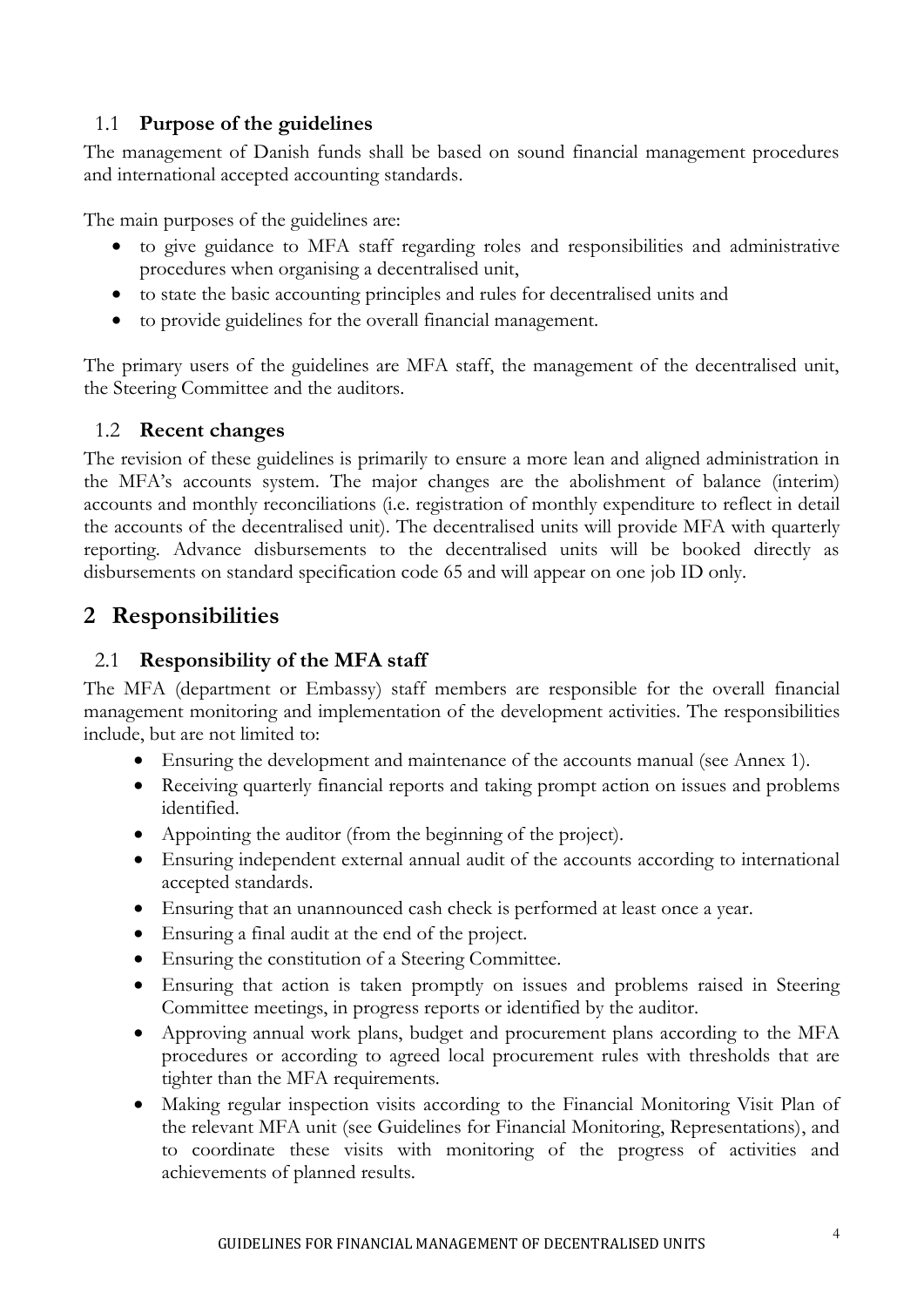- Signing contracts with international advisors, international consultants and for international procurement.
- Giving 'no objection' to or signing contracts with local consultants to ensure agreed procurement guidelines are followed.
- Providing the decentralised unit with information about project-related payments made directly by the MFA (excluding payments for international advisors).
- Participating as member of Steering Committee.
- Receiving annual audit reports and preparing and finalising Cover Note in PDB.
- Finalising and signing of project completion report.
- Completion of grant in PDB, including reversal of provision in FMI.

The MFA will appoint a Desk Officer, who will be responsible for actively monitoring the implementation of the project in accordance with the appropriation note, the programme document, the development engagement document, the government-to-government agreement or other binding agreements, in consultation with the Chief Financial Officer.

#### <span id="page-4-0"></span>2.2 **Responsibility of the management of the decentralised unit**

It is the responsibility of the management of the decentralised unit to ensure that:

- Detailed annual work plans and quarterly budgets are prepared.
- The Danish grant is appropriately accounted for (using computerized, double entry accounting software).
- Appropriate internal guidelines for financial management and accounting as well as control procedures are prepared and followed.
- An accounts manual based on a template (Annex 1) is developed and approved by the Steering Committee and continuously maintained (joint responsibility with the MFA).
- The funds are used in accordance with the activities, planned results and outcome set out in the project agreement and supporting documents.
- Funds are used in accordance with the budget. Deviations on budget lines above 10% must be reported to the MFA for approval. (A lower threshold may be negotiated).
- Timely, reliable and relevant financial reporting is provided (quarterly) to the MFA and the Steering Committee (or other relevant body overseeing the implementation).
- Annual accounts, outlining the use of available funds during the accounting period, are prepared and ready for audit no later than 3 months after the end of the financial year.
- TOR for the annual audits are prepared (to be approved by the MFA).
- Annual audit reports, including management letter (both signed by management) is provided to the MFA no later than six months after the end of the accounting period.
- Capacity assessment of external partners is carried out prior to entering agreements and initiating the first disbursement.
- Transfers (if applicable) from the decentralised unit to external implementing partners are specified in the audit report.
- The decentralised unit follows the MFA rules and thresholds on procurement. Local rules may be followed only if these have similar requirements and similar or lower thresholds.
- Contracts with local consultants as well as local and international suppliers are prepared and negotiated according to the MFA rules on procurement or according to agreed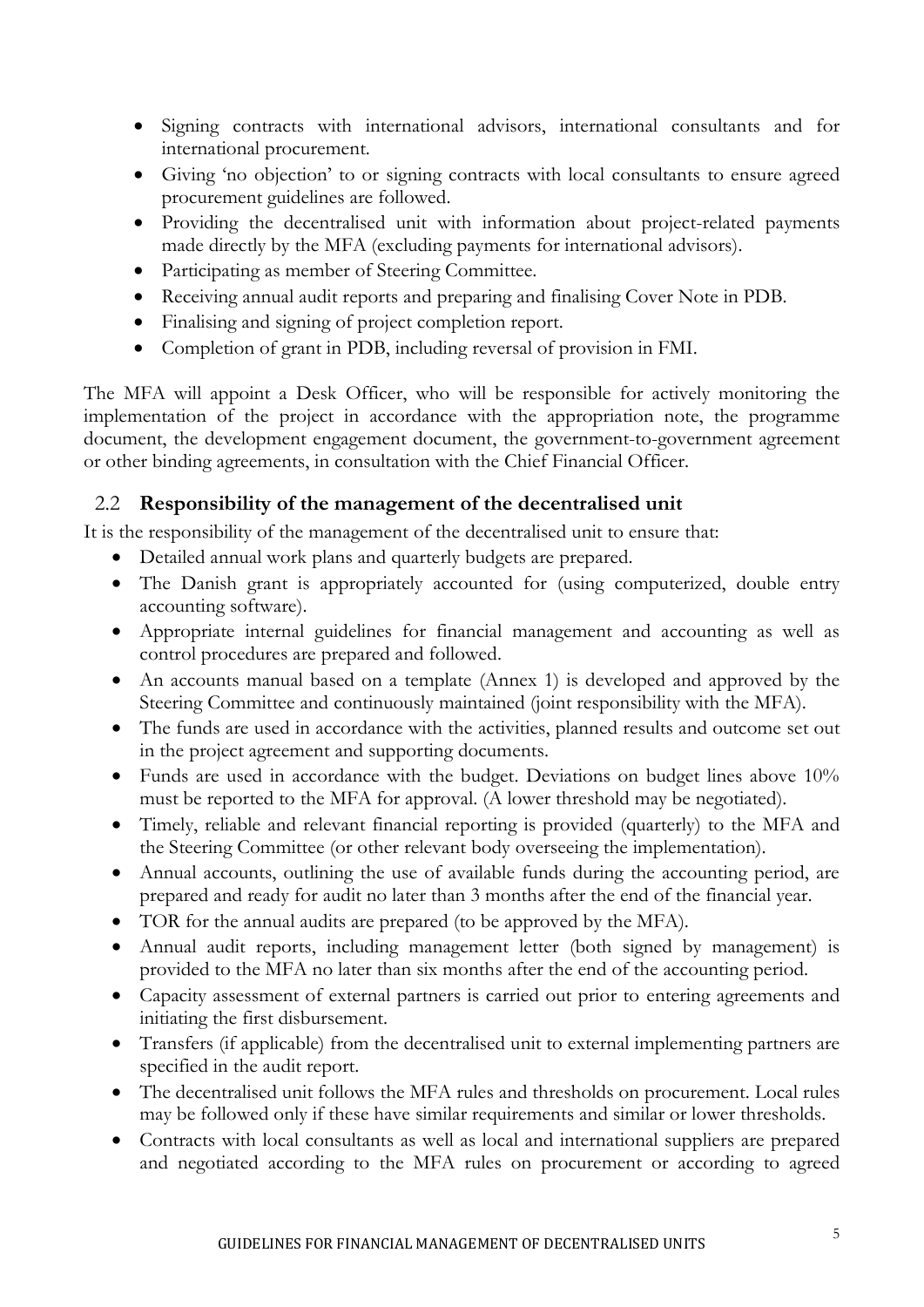procurement rules with thresholds that are tighter than the MFA requirements. (MFA must provide 'no objection' or sign the contracts).

- Project related payments made directly by the MFA are specified as "in kind" in the audit report.
- Financial monitoring of external implementing partners is carried out (joint responsibility with the MFA).
- Annual progress reports from external partners are submitted in due time.
- MFA policy on anti-corruption is followed.
- When closing down the decentralised unit, make a financial exit plan at least 6 months in advance (must be presented to Steering Committee for regular follow-up)
- When closing down the decentralised unit, prepare an agreement on returning or handing over of assets.
- When closing down the decentralised unit or ending a phase of the project, a draft project completion report is prepared.

#### <span id="page-5-0"></span>2.3 **Responsibilities of the steering committee**

It is the responsibility of the Steering Committee to meet at least twice a year to:

- Approve the budget and work plan, at least on annual basis.
- Approve the audit arrangements. (The auditor must be appointed from beginning of the project).
- Approve the annual audit report and management letter.
- Approve financial and progress reports for all financial funds handled by the decentralised unit.
- Monitor that funds are used in accordance with objectives.
- Keep minutes of the meetings.
- Approve the final report
- Approve agreements where the decentralised unit shall administer or handle separate project or programme funding.

## <span id="page-5-1"></span>**3 The Principles of Decentralised Unit Accounting**

#### <span id="page-5-2"></span>3.1 **Definition**

In MFA terms, decentralised unit accounting means that a unit, which is directly accountable to MFA, maintains a separate set of accounts. All accounts vouchers and other supporting documents remain with the decentralised unit. An external auditor shall audit the decentralised unit accounts and make unannounced check of cash holdings and other assets. The MFA appoints the auditor. The appointment of the auditor shall be in consultation with the Steering Committee.

The decentralised unit accounts must be organised in such a way that it is possible to report on the use of funds as per budget lines in the project document. The budget responsibility must be clearly divided between the MFA and the decentralised unit. Any expenditure paid by the MFA on behalf of the unit must be communicated to the unit and included in its accounts as an "in kind" entry (excluding payments for international advisors).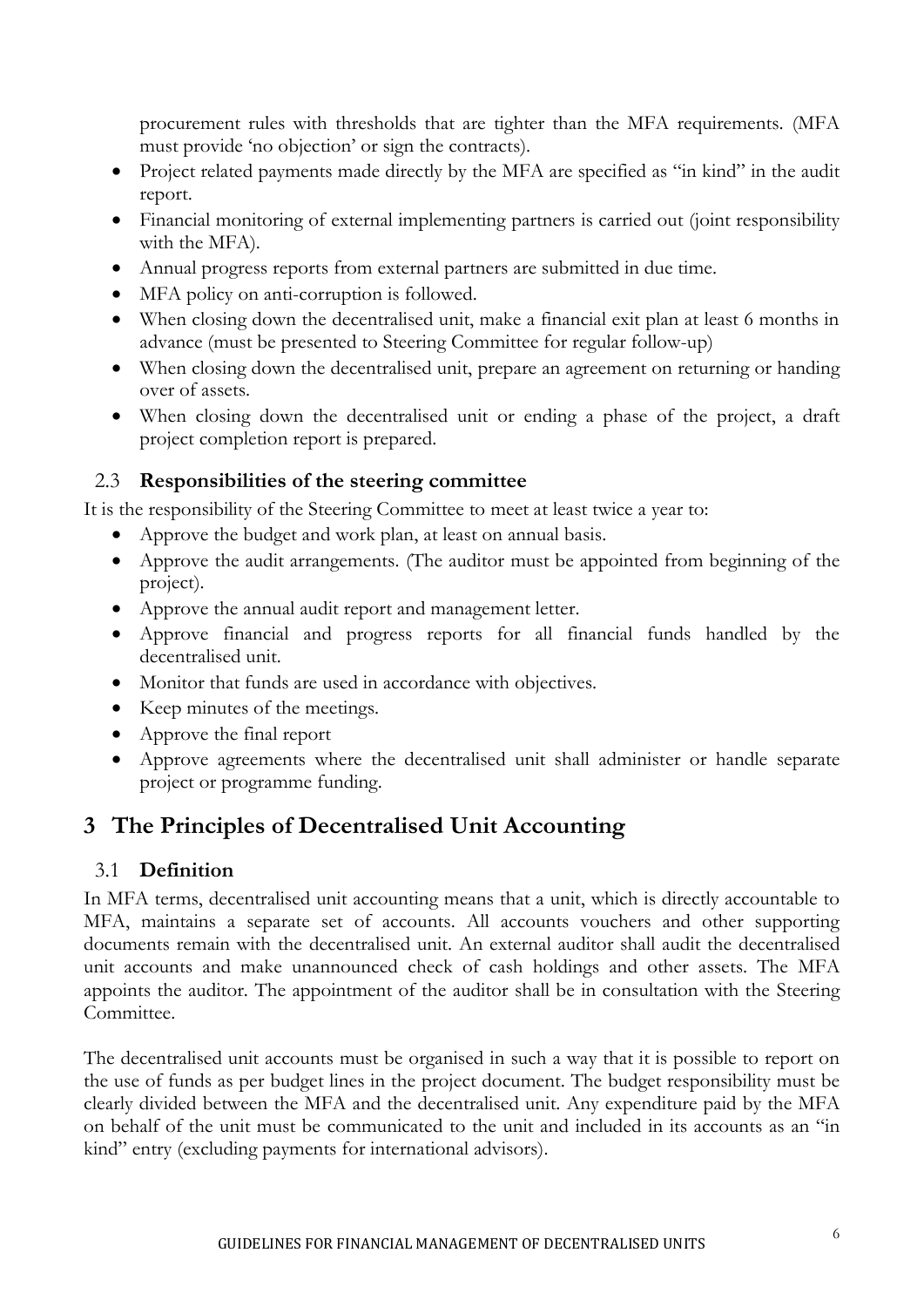The decentralised unit accounts must be organised in such a way that it is possible to distinguish between funds from the MFA for the decentralised unit and cost paid for a service by the MFA.

Also in FMI<sup>3</sup> it must be possible to distinguish between funds paid as advance disbursements to the decentralised unit and cost covered by direct payment from the MFA to the creditor. One action card with two unique job IDs will be designated for

- i) the advance transfers from the MFA to the decentralised unit (using standard specification 65), and
- ii) cost paid for a service by the MFA (mainly using standard specification 33).

The organisation linked to this action card<sup>4</sup> must be 'Danida'.

The MFA will be responsible for signing contracts with international advisors, international consultancy contracts and for international procurement. Payment in relation to these expenditures must be booked directly in FMI on separate job ID under separate action cards. The MFA will also in most cases be responsible for transfers to external organisations; these transfers should be booked directly in FMI on separate job ID under separate action cards using standard account 62 (to ensure audit follow up).

The overall responsibility for monitoring and budget follow-up remains with MFA and the decentralised unit management must submit quarterly financial statement showing the units total expenditure against the budget and the balance of the cash, bank, and current account holdings. The details of the expenditures will be found in the decentralised unit accounts only.

#### <span id="page-6-0"></span>3.2 **Modified cash basis of accounting**

The modified cash basis principle for accounting must be followed, which means that in general expenditures are accounted for at the time of payment, but allowing for some exceptions; e.g. cash advance settlements, income tax and insurance settlement. This means that the accounting system does not operate with depreciation of fixed assets, stock of materials or accrued expenses. However, fixed assets and any stock of supplies of significant value must be registered in separate lists.

#### <span id="page-6-1"></span>3.3 **Financial years**

The MFA financial year follows the calendar year. The financial year of the government of the recipient country and the counterpart organization can be different from the calendar year, e.g. July/June and for annual reporting purpose this calendar year can be used.

#### <span id="page-6-2"></span>3.4 **Budgets**

The decentralised unit must prepare quarterly budgets, to be used for quarterly reporting and by the MFA staff for frame management and for updating disbursement budgets in FMI.

#### <span id="page-6-3"></span>3.5 **Currency**

-

The decentralised unit shall keep its accounts in local currency and report to MFA in local currency.

<sup>3</sup> FMI is the Ministry's system (interface) for financial management of development assistance.

<sup>4</sup> See FMI User Guides for details on commitment registration and FMI action cards.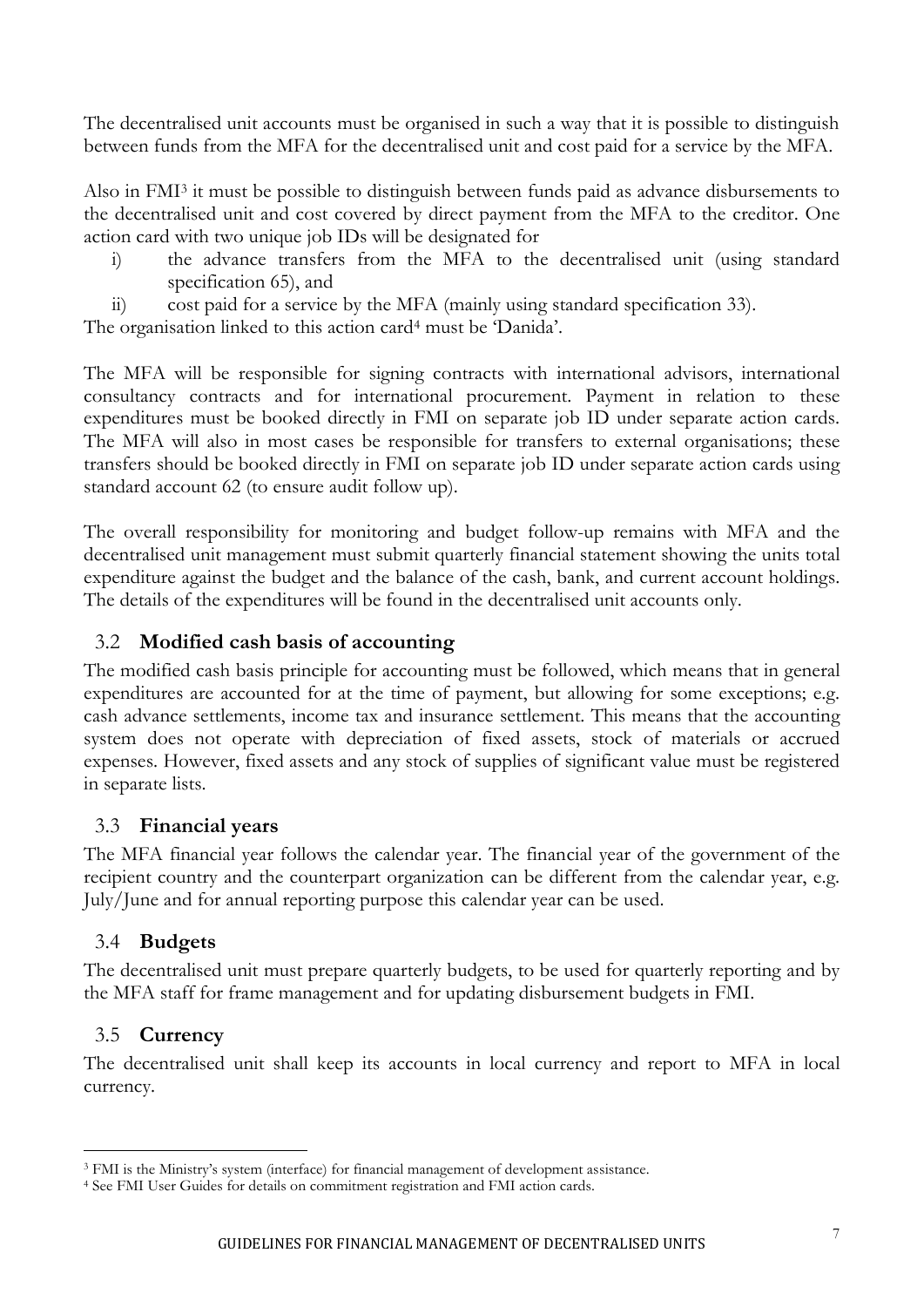If more than one currency is used, the decentralised unit must convert it to one currency in its account. Procedures must be described in the accounting manual.

#### <span id="page-7-0"></span>3.6 **Interest**

Interest from bank holdings cannot be used as part of the funding of the project. Interest earned shall be booked on a separate account in the accounting system. At the end of each accounting period (or by end of project), the decentralised unit will transfer interest earned during the accounting period to the MFA for onward transfer to the Danish Ministry of Finance.

#### <span id="page-7-1"></span>3.7 **Transfer of funds**

The decentralised unit will forward a quarterly transfer request to MFA. The request must contain a budget for the relevant quarter(s) minus the balance of holdings (cash and bank)  $=$ needed liquidity.

The MFA transfer the funds through FMI (local or central disbursement depending on currency) and the advance transfer is booked on the relevant job id for the decentralised unit using standard specification code 65.

The decentralised unit has to be created as a creditor in FMI and attached to the relevant organisation which is Danida.

#### <span id="page-7-2"></span>3.8 **Monitoring and review of the accounting**

At least quarterly the decentralised unit must report its expenditure to the MFA. The decentralised unit shall as a minimum submit a trial balance for the period and bank and cash reconciliations. MFA will scrutinize the reports for errors and anomalies.

#### <span id="page-7-3"></span>3.9 **Agreements and onwards transfers of funds to external partners**

In case the decentralised unit enter into a project agreement with an external organisation for the implementation of activities, then it is the responsibility of the decentralised unit to ensure that accounts are received timely and that they are appropriately audited. Procedures for approval of the external organisations' work-plans and budgets, transfer of funds, accounts, and audit shall be described in the accounting manual of the decentralised unit (see chapter 5).

Funds for external partners should where possible be transferred directly from the MFA (on a separate action card and job ID in FMI). In this case the MFA has entered into a contract with the external organisation and the standard specification code will be 62.

If the decentralised unit transfers funds to an external implementing partners as an advance or grant then a system must be established in the decentralised unit to assure audits are received in due time. The advance payments and outstanding advances must be specified in the audit report of the decentralised unit.

The responsibility to ensure that accounts are received timely and that they are appropriately audited must be clearly divided between the MFA and the decentralised unit.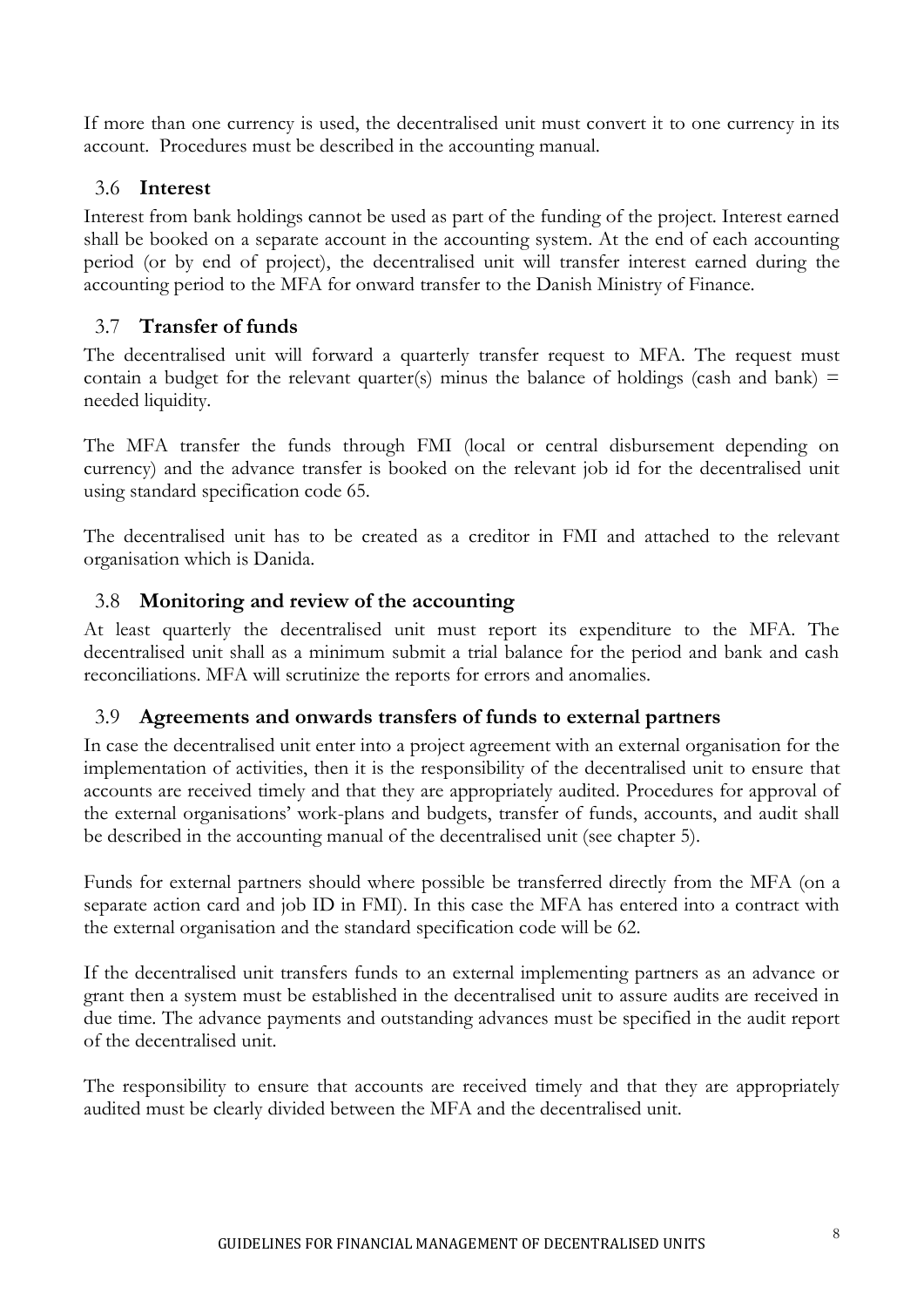#### <span id="page-8-0"></span>3.10 **Review of audit arrangement and annual audit report**

The MFA shall receive the annual audit report including the management letter, and prepare the relevant cover note in PDB. The MFA shall ensure that any material issues raised in the auditor's report is appropriately and timely followed up and appropriate actions taken.

The desk officer must finalise and the CFO will review and approve the Cover Note in PDB. In those cases where there is no CFO at a Representation, the CFO in KVA approves the audited accounts and the Cover Note. This also applies to the MFA units with service agreement between KVA and the unit. Documentation for completion of the Cover Note and actions taken for follow up on the audit report must be filed in PDB.

## <span id="page-8-1"></span>**4 Establishment of the Decentralised Unit Accounts System**

#### <span id="page-8-2"></span>4.1 **Introduction**

A computerised, double entry accounting system must be procured. The accounts system should as far as possible be operating from the start. A manual cashbook should be used for recording expenses until the computerised system is in place. When the computerised system is in place all transactions from the beginning of the project shall be recorded in the system.

#### <span id="page-8-3"></span>4.2 **The project document**

The project document must include a detailed description of the decentralised unit and should in particular include the following issues:

- The responsibility for implementation and financial management of the project.
- The flow of funds from MFA to the decentralised unit shall be described.
- Job descriptions for any expatriate adviser(s) responsible for the project including description of the responsibilities related to the accounts functions.
- Job descriptions for local senior accounts staff.
- The budget lines according to which will be reported.

#### <span id="page-8-4"></span>4.3 **Establishment and organisation of the accounting unit and system**

The management of the decentralised unit shall at an early stage and within the frame of the project document, prepare a plan for the detailed organization of the accounts functions and the establishment of the accounts system. Some main issues are:

#### **Organisation**

The organisation and staffing of the accounts section should be outlined in the Project Document. Attention should, inter alias, be given to: a) how shall the accounts functions be organized, b) what functions will be carried out, and c) where shall the staff be placed, and to whom do they report. If the project requires accounts staff in the field, the considerations should also be given to issues related to available office facilities, communication and reporting to head quarter, etc.

#### **Staffing**

Job descriptions shall be prepared for all the accounting staff. In cases where staff is seconded from e.g. a local ministry, further training and capacity building may be included in the project support. Employment contract and remuneration should be according to local rules and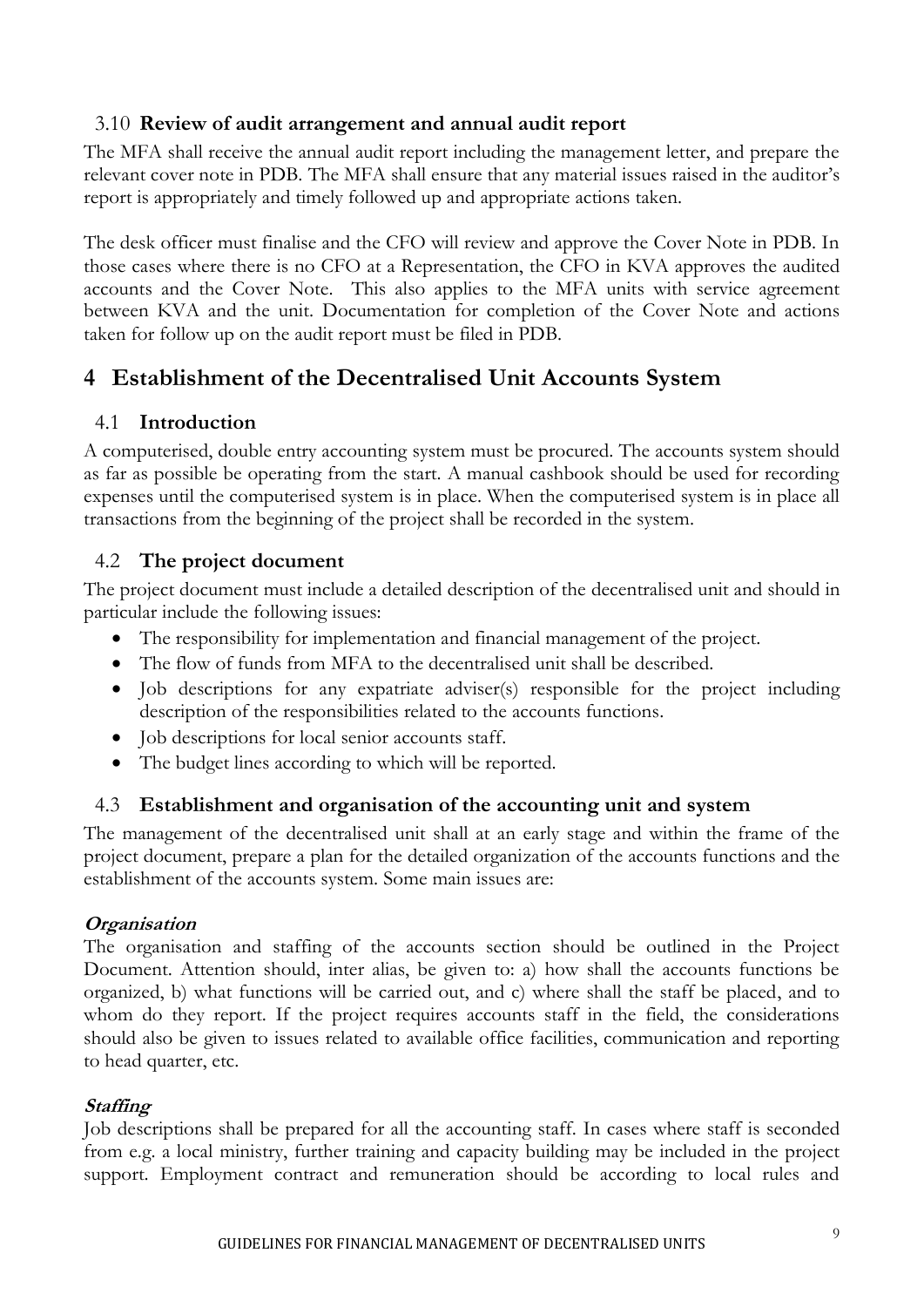regulation. Contracts must be on fixed-term not exceeding the project period. Contracts must be approved by the Steering Committee after consultation with a local lawyer.

#### **Chart of accounts**

A chart of accounts shall be prepared, which can fulfil the requirements for reporting. Control of funds is essential. Management information and the possibility of monitoring use of funds are equally important. The chart of accounts must allow for monitoring expenses according to activities in the annual work plan and budget, and must enable reporting to MFA according to the budget lines in the project document.

#### **Design of reports**

Reports to MFA, the Steering Committee and national authorities, as well as internal accounts reports shall be designed. The decentralised unit shall where applicable get approval from relevant national authorities with regard to reporting as appropriate.

#### **Procedures**

Procedures regarding cash handling, approval of expenditures, reporting, budget control and other internal control, including control of assets (fixed assets, stores, debtors and cash) shall be established and documented in the accounting manual and in accordance with international acknowledged standards (see chapter 5).

#### **Filing**

All bookkeeping material shall be filed so it is easy to retrieve, and it must be stored safely. Vouchers and other records must be kept until five years after the end of the financial year, in which the project is finalised. After completion of the project, the management ensures that a list of accounting documents is made and delivered together with all the documents to the MFA.

The accounting documentation shall at any time be available for scrutiny by the MFA and the Danish Auditor General.

Please see Chapter 5 for more details and see Annex 1 for an accounts manual template.

## <span id="page-9-0"></span>**5 Accounting Manual**

#### <span id="page-9-1"></span>5.1 **Introduction**

All MFA units using decentralised unit accounting shall have an accounting manual describing the specific accounting procedures. The management of the MFA unit is responsible for developing the manual. The manual shall give an explicit description of the project's accounting procedures and of the organisation of the accounting function and the accounting system and related systems. The manual shall stress the management's responsibility to maintain a sound record-keeping system, and to control the use of funds in relation to project results.

#### <span id="page-9-2"></span>5.2 **Preparation and maintenance of the project's accounting manual**

The auditor or other external consultants may be requested to assist in the preparation of the manual as found feasible.